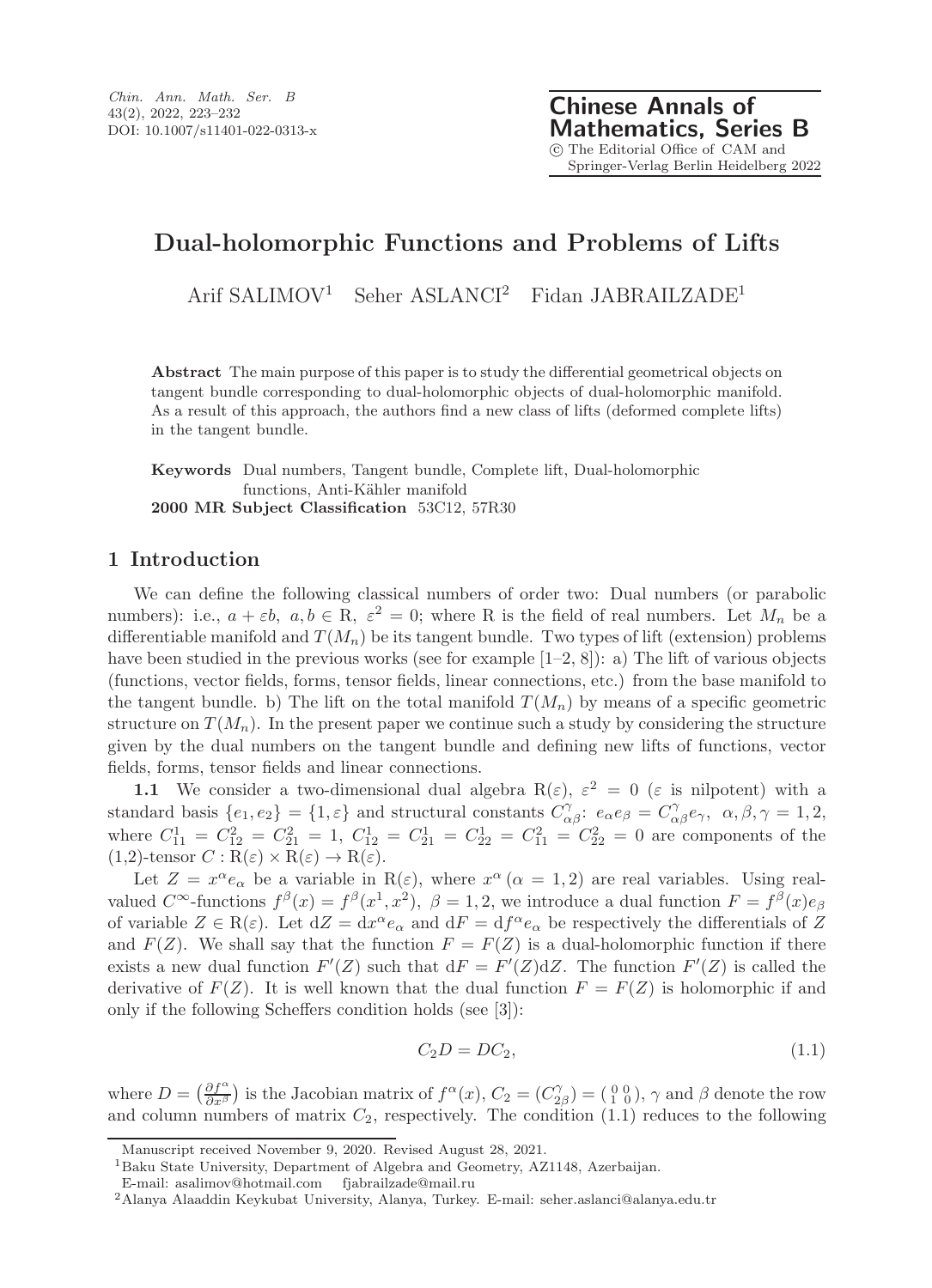equations:

$$
\frac{\partial f^1}{\partial x^2} = 0, \quad \frac{\partial f^2}{\partial x^2} = \frac{\partial f^1}{\partial x^1}.
$$

From here follows that the dual-holomorphic function  $F = F(Z)$  has the following explicit form:

$$
F(Z) = f(x^{1}) + \varepsilon (x^{2} f'(x^{1}) + g(x^{1})),
$$

where  $f(x^1) = f^1(x^1)$ ,  $f'(x^1) = \frac{df}{dx^1}$  and  $g = g(x^1)$  is any real  $C^{\infty}$ -function.

By similar devices, we see that the dual-holomorphic multi-variable function  $F = F(Z^1, \dots, Z^n)$ ,  $Z^i = x^i + \varepsilon x^{n+i}$ ,  $i = 1, \dots, n$ , has the form:

$$
F(Z^1, \cdots, Z^n) = f(x^1, \cdots, x^n) + \varepsilon (x^{n+s} \partial_s f + g(x^1, \cdots, x^n)),
$$
\n(1.2)

where  $g = g(x^1, \dots, x^n)$  is any real multi-variable  $C^{\infty}$ -function,  $\partial_s f = \frac{\partial f}{\partial x^s}$ .

A dual-holomorphic manifold (see [6])  $X_n(R(\varepsilon))$  of dimension n is a Hausdorff space with a fixed atlas compatible with a group of  $R(\varepsilon)$ -holomorphic transformations of space  $R^n(\varepsilon)$ , where  $\mathbb{R}^n(\varepsilon) = \mathbb{R}(\varepsilon) \times \cdots \times \mathbb{R}(\varepsilon)$  is the space of *n*-tupes of dual numbers  $(z^1, z^2, \dots, z^n)$ with  $z^i = x^i + \varepsilon y^i \in R(\varepsilon)$ ,  $x^i, y^i \in R$ ,  $i = 1, \dots, n$ . We shall identify  $R^n(\varepsilon)$  with  $R^{2n}$ , when necessary, by mapping  $(z^1, z^2, \dots, z^n) \in \mathbb{R}^n(\varepsilon)$  into  $(x^1, \dots, x^n, y^1, \dots, y^n) \in \mathbb{R}^{2n}$  and therefore the R( $\varepsilon$ )-holomorphic manifold  $X_n(R(\varepsilon))$  is a real manifold  $M_{2n}$  of dimension  $2n$ .

1.2 Let now  $M_n$  be a differentiable manifold and  $T(M_n)$  be its tangent bundle, and  $\pi$  be the projection  $T(M_n) \to M_n$ . The tangent bundle  $T(M_n)$  consists of pair  $(x, v)$ , where  $x \in M_n$ and  $v \in T_x(M_n)$   $(T_x(M_n)$  is a tangent vector space at  $x \in M_n$ ). Let  $(U, x = (x^1, \dots, x^n))$ be a coordinate chart in  $M_n$ . Then it induces local coordinates  $(x^1, \dots, x^n, x^{n+1}, \dots, x^{2n})$  in  $\pi^{-1}(U)$ , where  $x^{n+1}, \dots, x^{2n}$  represent the components of  $v \in T_x(M_n)$  with respect to local frame  $\{\partial_i\}$ . In the following we use the notation  $\bar{i} = i + n$  for all  $i = 1, \dots, n$ .

If  $(U', x' = (x^{1'}, \dots, x^{n'})$  is another coordinate chart in  $M_n$ , then the induced coordinates  $(x^{1'}, \dots, x^{n'}, x^{\overline{1'}}, \dots, x^{\overline{n'}})$  in  $\pi^{-1}(U')$ , will be given by

$$
\begin{cases}\nx^{i'} = x^{i'}(x^i), & i = 1, \dots, n, \\
x^{\overline{i'}} = \frac{\partial x^{i'}}{\partial x^i} x^{\overline{i}}, & \overline{i} = n+1, \dots, 2n.\n\end{cases}
$$
\n(1.3)

The Jacobian of (1.3) is given by matrix

$$
S = \left(\frac{\partial x^{\alpha'}}{\partial x^{\alpha}}\right) = \begin{pmatrix} \frac{\partial x^{i'}}{\partial x^{i}} & 0\\ x^{\overline{s}} \frac{\partial^{2} x^{i'}}{\partial x^{i} \partial x^{s}} & \frac{\partial x^{i'}}{\partial x^{i}} \end{pmatrix}, \quad \alpha = 1, \cdots, 2n.
$$

From here follows that there exists a tensor field of type  $(1,1)$ ,

$$
\varphi = (\varphi_{\beta}^{\alpha}) = \begin{pmatrix} \varphi_{j}^{i} & \varphi_{j}^{i} \\ \varphi_{j}^{\overline{i}} & \varphi_{j}^{\overline{i}} \end{pmatrix} = \begin{pmatrix} 0 & 0 \\ I & 0 \end{pmatrix} (I = (\delta_{j}^{i}) - \text{identity matrix of degree } n)
$$
(1.4)

with properties  $\varphi^2 = 0$  and  $S\varphi = \varphi S$ , i.e., the transformation  $S : {\partial_{\alpha}} \to {\partial_{\alpha'}}$  preserving  $\varphi$  is an admissible dual transformation. Thus, the tangent bundle  $T(M_n)$  of a manifold  $M_n$ carries a natural dual structure  $\varphi$ , which is integrable  $(\partial_k \varphi_j^i = 0)$ . Therefore, with each induced coordinates  $(x^i, x^{\overline{i}})$  in  $\pi^{-1}(U) \subset T(M_n)$ , we associate the local dual coordinates  $X^i = x^i +$  $\varepsilon x^i$ ,  $\varepsilon^2 = 0$ . Using (1.3) we see that the local dual coordinates  $X^i = x^i + \varepsilon x^i$  is transformed by

$$
X^{i'} = x^{i'}(x^i) + \varepsilon x^{\overline{s}} \partial_s(x^{i'}(x^i)).
$$
\n(1.5)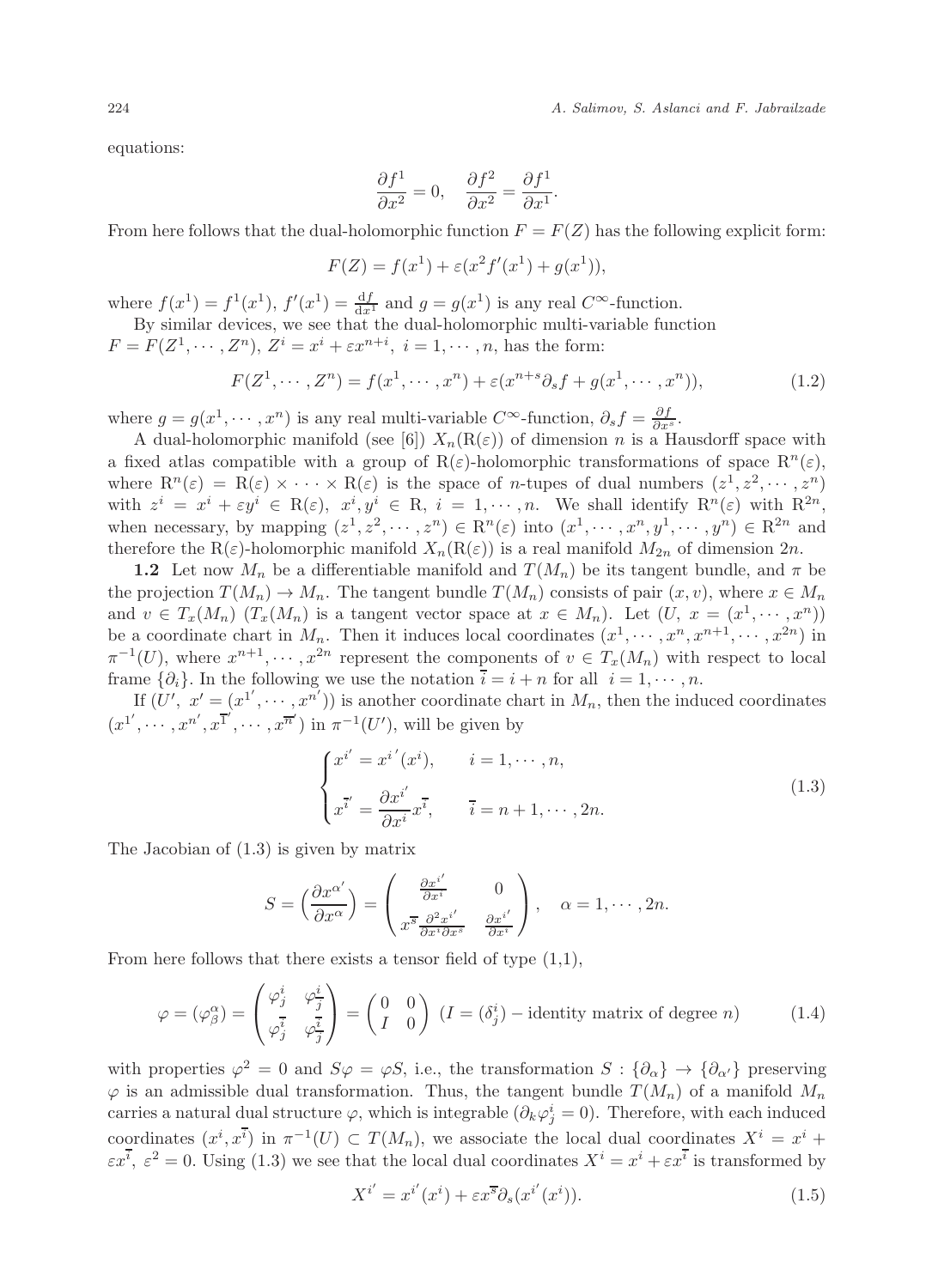The equation (1.5) shows that the quantities  $X^{i'}$  are dual-holomorphic functions of  $X^i = x^i + \varepsilon x^{\overline{i}}$ (see (1.2) with  $g(x^1, \dots, x^n) = 0$ ). Thus the tangent bundle  $T(M_n)$  with a natural integrable  $\varphi$ -structure is a real image of dual-holomorphic manifold  $X_n(R(\varepsilon))$  (dim  $X_n(R(\varepsilon)) = n$ ) (see [5]). In such interpretation there exists a one-to-one correspondence between dual tensor fields on  $X_n(\mathcal{R}(\varepsilon))$  and pure tensor fields with respect to  $\varphi$ -structure on  $T(M_n)$  (see [6]). A real  $C^{\infty}$ -tensor field t of type  $(1,q)$  or  $\omega$  of type  $(0,q)$  on  $T(M_n)$  is called pure with respect to  $\varphi$ -structure if

$$
\varphi t(X_1, X_2, \cdots, X_q) = t(\varphi X_1, X_2, \cdots, X_q)
$$
  
=  $t(X_1, \varphi X_2, \cdots, X_q) = \cdots = t(X_1, X_2, \cdots, \varphi X_q)$ 

or

$$
\omega(\varphi X_1, X_2, \cdots, X_q) = \omega(X_1, \varphi X_2, \cdots, X_q) = \cdots = \omega(X_1, \cdots, \varphi X_q).
$$

In particular, vector and covector fields will be considered to be pure for convenience sake.

It is important that the dual tensor field on  $X_n(\mathcal{R}(\varepsilon))$  corresponding to a pure  $C^{\infty}$ -tensor field is not necessarily dual-holomorphic. This tensor field is dual-holomorphic on  $X_n(\mathbf{R}(\varepsilon))$  if and only if  $\Phi$ -operator associated with  $\varphi$  and applied to a pure tensor field t of type  $(1,q)$  or  $\omega$ of type  $(0,q)$  satisfies the following conditions (see [4, 7]),

$$
(\Phi_{\varphi}t)(Y, X_1, \cdots, X_q) = -(L_{t(X_1, X_2, \cdots, X_q)}\varphi)Y + \sum_{\lambda=1}^q t(X_1, X_2, \cdots, (L_{X_{\lambda}}\varphi)Y, \cdots, X_q) = 0
$$

or

$$
(\Phi_{\varphi}\omega)(Y, X_1, \cdots, X_q) = (\varphi Y)(\omega(X_1, X_2, \cdots, X_q)) - Y(\omega(\varphi X_1, X_2, \cdots, X_q))
$$

$$
+ \sum_{\lambda=1}^q \omega(X_1, X_2, \cdots, \varphi(L_Y X_\lambda), \cdots, X_q) = 0,
$$

where  $L_Y$  is the Lie derivation with respect to Y.

## 2 Deformed Complete Lifts of Functions

From (1.2) we immediately have

$$
F = {}^{V}f + \varepsilon ({}^{C}f + {}^{V}g),
$$

where g is any function on  $M_n$ ,  $V_f = f \circ \pi$ ,  $V_g = g \circ \pi$  are vertical lifts of f, g, respectively, and  $C_f = x^{n+s} \partial_s f$  is complete lift of f from  $M_n$  to its tangent bundle  $T(M_n)$  (see [8]). We call  $Df = Cf + Vg$  the deformed complete lift of function f to tangent bundle  $T(M_n)$ .

Thus we have the following theorem.

**Theorem 2.1** Let  $T(M_n)$  be a tangent bundle of  $M_n$ , which is a real image of dualholomorphic manifold  $X_n(R(\varepsilon))$ . Then the vertical and the deformed complete lifts to  $T(M_n)$ of any function on  $M_n$  are a real and dual part of corresponding dual-holomorphic function on  $X_n(R(\varepsilon))$ , respectively.

## 3 Deformed Complete Lifts of Vector Fields

In a tangent bundle  $T(M_n)$  with dual structure  $\varphi$ , a vector field  $\tilde{V} = (\tilde{v}^{\alpha}) = (\tilde{v}^i, \tilde{v}^{n+i}) =$  $(\tilde{v}^i, \tilde{v}^i)$  is called a dual-holomorphic vector field if  $L_{\tilde{V}}\varphi = 0$  (see [3]). Such vector field is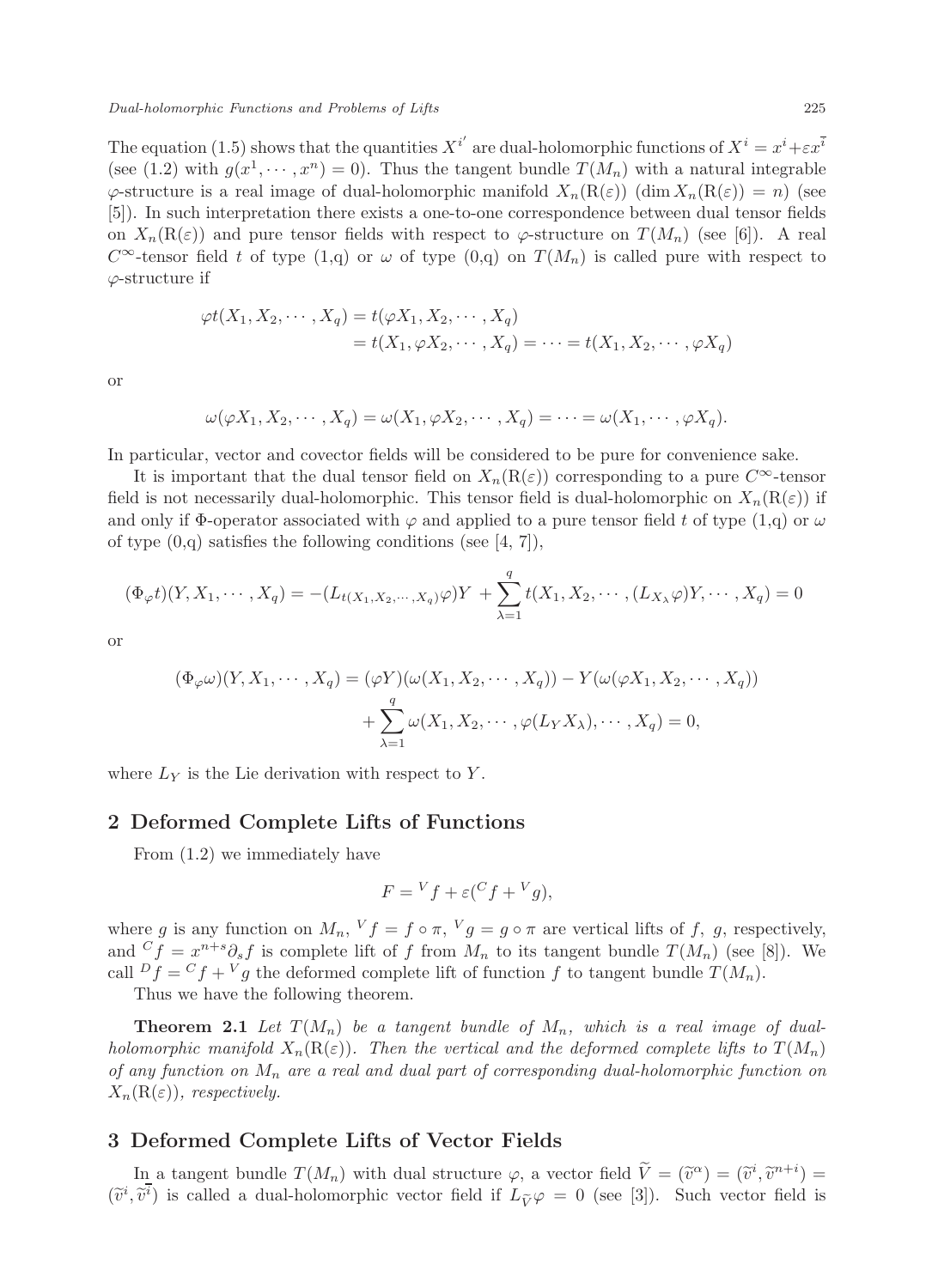a real image of corresponding dual-holomorphic vector field  $V = (V^i)$  on  $X_n(R(\varepsilon))$ , where  $V^i = \tilde{v}^i + \tilde{v}^i \varepsilon$ . The condition of dual-holomorphy of a vector field V on  $T(M_n)$  may be now locally written as follows:

$$
L_{\widetilde{V}}\varphi_{\beta}^{\alpha} = \widetilde{v}^{\sigma}\partial_{\sigma}\varphi_{\beta}^{\alpha} - (\partial_{\sigma}\widetilde{v}^{\alpha})\varphi_{\beta}^{\sigma} + (\partial_{\beta}\widetilde{v}^{\sigma})\varphi_{\sigma}^{\alpha} = 0.
$$
\n(3.1)

By  $(1.4)$ , we have:

a) The case where  $\alpha = i$ ,  $\beta = j$ , (3.1) reduces to

$$
L_{\widetilde{V}}\varphi_j^i = \widetilde{v}^\sigma \partial_\sigma \varphi_j^i - (\partial_\sigma \widetilde{v}^i)\varphi_j^\sigma + (\partial_j \widetilde{v}^\sigma)\varphi_\sigma^i = \widetilde{v}^m \partial_m \varphi_j^i + \widetilde{v}^{\overline{m}} \partial_{\overline{m}} \varphi_j^i - (\partial_m \widetilde{v}^i)\varphi_j^m - (\partial_{\overline{m}} \widetilde{v}^i)\varphi_j^{\overline{m}} + (\partial_j \widetilde{v}^m)\varphi_m^i + (\partial_j \widetilde{v}^{\overline{m}})\varphi_{\overline{m}}^i = -(\partial_{\overline{m}} \widetilde{v}^i)\delta_j^m = -(\partial_{\overline{j}} \widetilde{v}^i) = 0,
$$

from which follows

$$
\widetilde{v}^i = v^i(x^1, \cdots, x^n). \tag{3.2}
$$

- b) The cases where  $\alpha = i$ ,  $\beta = \overline{j}$  and  $\alpha = \overline{i}$ ,  $\beta = \overline{j}$ , (3.1) reduces to  $0 = 0$ .
- c) The case where  $\alpha = \overline{i}$ ,  $\beta = j$ , (3.1) reduces to

$$
L_{\widetilde{V}}\varphi_{j}^{\overline{i}} = \widetilde{v}^{\sigma}\partial_{\sigma}\varphi_{j}^{\overline{i}} - (\partial_{\sigma}\widetilde{v}^{\overline{i}})\varphi_{j}^{\sigma} + (\partial_{j}\widetilde{v}^{\sigma})\varphi_{\sigma}^{\overline{i}} = \widetilde{v}^{m}\partial_{m}\varphi_{j}^{\overline{i}} + \widetilde{v}^{\overline{m}}\partial_{\overline{m}}\varphi_{j}^{\overline{i}} - (\partial_{m}\widetilde{v}^{\overline{i}})\varphi_{j}^{m} - (\partial_{\overline{m}}\widetilde{v}^{\overline{i}})\varphi_{j}^{\overline{m}} + (\partial_{j}\widetilde{v}^{m})\varphi_{m}^{\overline{i}} + (\partial_{j}\widetilde{v}^{\overline{m}})\varphi_{\overline{m}}^{\overline{i}} = -(\partial_{\overline{m}}\widetilde{v}^{\overline{i}})\varphi_{j}^{\overline{m}} + (\partial_{j}\widetilde{v}^{m})\varphi_{m}^{\overline{i}}
$$
  

$$
= -(\partial_{\overline{m}}\widetilde{v}^{\overline{i}})\delta_{j}^{m} + (\partial_{j}\widetilde{v}^{m})\delta_{m}^{i} = 0,
$$

from which follows

$$
\partial_{\overline{j}}\widetilde{v}^{\overline{i}}=\partial_jv^i,
$$

and after integrating, we find

$$
\widetilde{v}^{\overline{i}} = x^{\overline{j}} \partial_j v^i + w^i (x^1, \cdots, x^n), \tag{3.3}
$$

where  $w^i = w^i(x^1, \dots, x^n)$  are any real multi-variable  $C^{\infty}$ -functions.

**Remark 3.1** Using  $(1.3)$ ,  $(3.2)$ – $(3.3)$  and  $\tilde{v}^{\alpha'} = \frac{\partial x^{\alpha'}}{\partial x^{\alpha}} \tilde{v}^{\alpha}$ , we easily see that  $v = (v^{i}(x^{1}, \dots, x^{i})^{i})$  $(x^n)$  and  $w = (w^i(x^1, \dots, x^n))$  are vector fields on  $M_n$ .

Thus a real dual-holomorphic vector field  $\tilde{V}$  on tangent bundle can be written in the form

$$
\widetilde{V} = (\widetilde{v}^{\alpha}) = \begin{pmatrix} \widetilde{v}^{i} \\ \widetilde{v}^{\overline{i}} \end{pmatrix} = \begin{pmatrix} v^{i}(x^{1}, \cdots, x^{n}) \\ x^{\overline{j}} \partial_{j} v^{i} + w^{i}(x^{1}, \cdots, x^{n}) \end{pmatrix} = \begin{pmatrix} v^{i} \\ x^{\overline{j}} \partial_{j} v^{i} \end{pmatrix} + \begin{pmatrix} 0 \\ w^{i} \end{pmatrix}
$$

$$
= {^{C}}v + {^{V}}w,
$$

where  $^C v$  and  $^V w$  are the complete and vertical lifts of vector fields  $v = (v^i)$  and  $w = (w^i)$  from  $M_n$  to tangent bundle  $T(M_n)$ , respectively (see [8]). Thus we have the following theorem.

**Theorem 3.1** Let  $T(M_n)$  be a tangent bundle of  $M_n$ , which is a real image of dualholomorphic manifold  $X_n(R(\varepsilon))$ . Then a real image of corresponding dual-holomorphic vector field  $V = (V^i) = (\tilde{v}^i + \tilde{v}^i \varepsilon)$  is a deformed complete lift in the form  $\overline{v}^D V = {}^C v + {}^V w$ , where  ${}^C v$ and <sup>V</sup>w are the complete and vertical lifts of vector fields  $v = (v^i)$  and  $w = (w^i)$  from  $M_n$  to  $T(M_n)$ , respectively.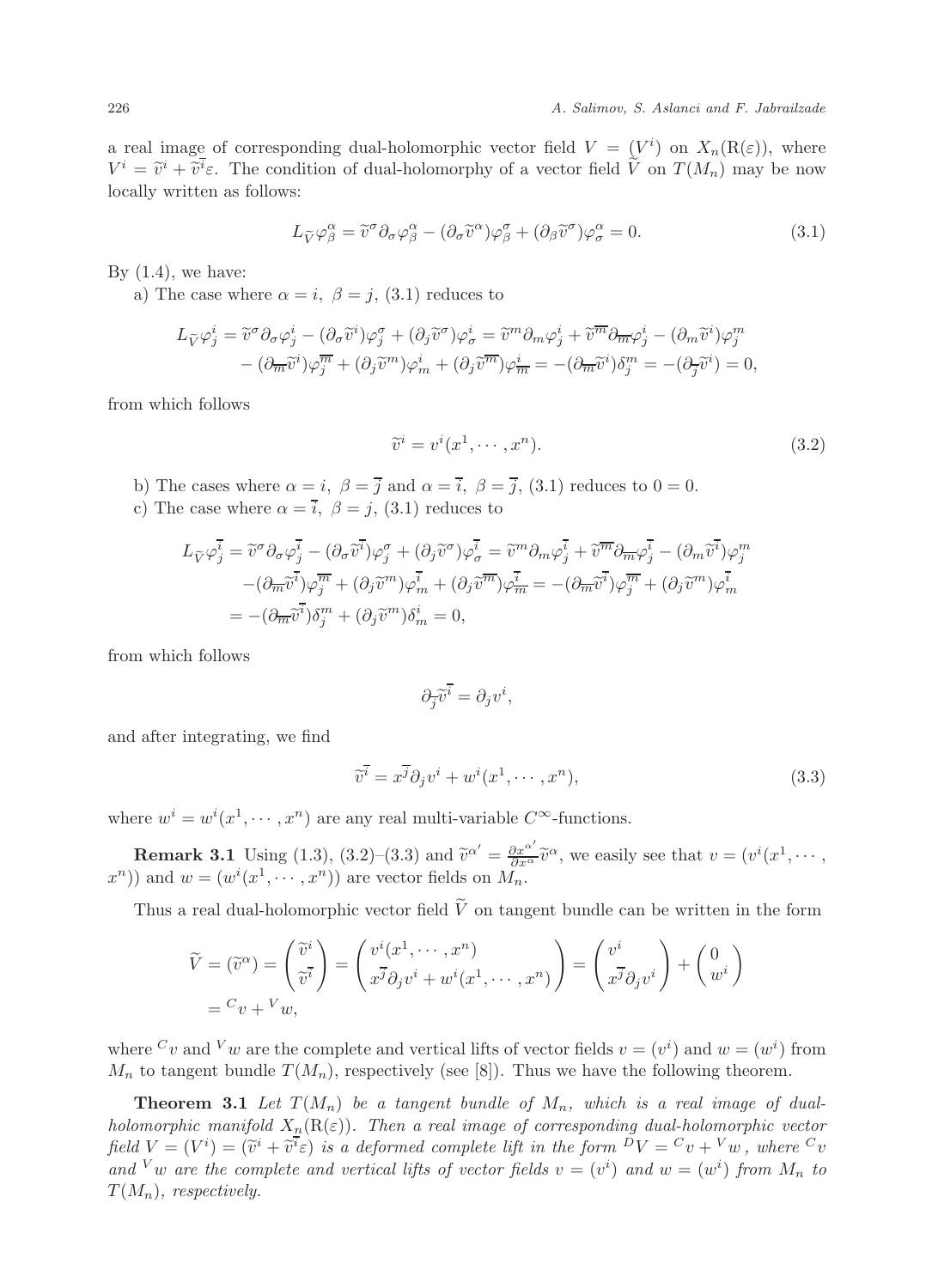## 4 Deformed Complete Lifts of Tensor Fields of Type (1,1)

A tensor field  $\tilde{t}$  of type (1,1) on tangent bundle  $T(M_n)$  is called pure tensor field with respect to the dual structure  $\varphi$  if

$$
\widetilde{t}(\varphi X) = \varphi(\widetilde{t}X)
$$

for any vector fields X on  $T(M_n)$ . From here we see that, the condition of pure tensor fields may be expressed in terms of the local induced coordinates as follows:

$$
\widetilde{t}^\beta_\sigma \varphi^\sigma_\alpha = \widetilde{t}^\sigma_\alpha \varphi^\beta_\sigma.
$$

Using (1.4), from the last conditon we have

$$
\widetilde{t} = (\widetilde{t}_{\beta}^{\alpha}) = \begin{pmatrix} \widetilde{t}_{j}^{i} & 0 \\ \widetilde{t}_{j}^{\overline{i}} & \widetilde{t}_{j}^{i} \end{pmatrix}.
$$
\n(4.1)

A pure tensor field t is called a dual-holomorphic tensor field if  $\Phi_{\varphi}t = 0$ , where  $\Phi_{\varphi}$  is the Tachibana operator defined by [4, 7],

$$
(\Phi_{\varphi}\widetilde{t})(X,Y) = [\varphi X, \widetilde{t}Y] - \varphi[X, \widetilde{t}Y] - \widetilde{t}[\varphi X, Y] + \varphi \widetilde{t}[X, Y].
$$

We note that, such tensor field is a real image of corresponding dual-holomorphic tensor field from  $X_n(\mathcal{R}(\varepsilon))$  (see [3]). Sometimes the tensor  $\Phi_{\varphi}t$  of type (1,2) is called the Nijenhuis-Shirokov tensor field. It is clear that, if  $\varphi = t$ , then  $\Phi_{\varphi}t$  is the Nijenhuis tensor  $N_{\varphi}$ , i.e.,  $\Phi_{\varphi}\varphi = N_{\varphi}$ .

The condition of dual-holomorphy of a pure tensor field  $\tilde{t}$  on  $T(M_n)$  may be now locally written as follows:

$$
(\Phi_{\varphi}\tilde{t})^{\alpha}_{\gamma\beta} = \varphi^{\sigma}_{\gamma}\partial_{\sigma}\tilde{t}^{\alpha}_{\beta} - \varphi^{\alpha}_{\sigma}\partial_{\gamma}\tilde{t}^{\sigma}_{\beta} - \tilde{t}^{\sigma}_{\beta}\partial_{\sigma}\varphi^{\alpha}_{\gamma} + \tilde{t}^{\alpha}_{\sigma}\partial_{\beta}\varphi^{\sigma}_{\gamma} = 0.
$$
\n(4.2)

By virtue of  $(1.4)$  and  $(4.1)$ ,  $(4.2)$  after some calculations reduces to

$$
\partial_{\overline{k}}\tilde{t}^{\tilde{i}}_j=0,\quad \partial_{\overline{k}}\tilde{t}^{\overline{i}}_j-\partial_k\tilde{t}^{\tilde{i}}_j=0.
$$

From here follows

$$
\tilde{t}_j^i = t_j^i(x^1, \cdots, x^n), \quad \tilde{t}_j^{\overline{i}} = x^{\overline{k}} \partial_k t_j^i + g_j^i,
$$
\n(4.3)

where  $g_j^i = g_j^i(x^1, \dots, x^n)$ .

**Remark 4.1** Using (1.3), (4.3) and  $t_{\beta'}^{\alpha'} = \frac{\partial x^{\alpha'}}{\partial x^{\alpha}} \frac{\partial x^{\beta}}{\partial x^{\beta'}} t_{\beta}^{\alpha}$ , we easily see that  $t_j^i(x^1, \dots, x^n)$  and  $g_j^i(x^1, \dots, x^n)$  are components of any tensor fields t and g of type  $(1,1)$  on  $M_n$ .

Thus a dual-holomorphic tensor field  $\tilde{t}$  on tangent bundle can be written in the form

$$
\widetilde{t} = (\widetilde{t}_{\beta}^{\alpha}) = \begin{pmatrix} t_{j}^{i} & 0 \\ x^{\overline{k}} \partial_{k} t_{j}^{i} + g_{j}^{i} & t_{j}^{i} \end{pmatrix} = \begin{pmatrix} t_{j}^{i} & 0 \\ x^{\overline{k}} \partial_{k} t_{j}^{i} & t_{j}^{i} \end{pmatrix} + \begin{pmatrix} 0 & 0 \\ g_{j}^{i} & 0 \end{pmatrix} = {}^{C}t + {}^{V}g,
$$

where  $C_t$  and  $V_g$  are the complete and vertical lifts of (1,1)-tensor fields t and g from  $M_n$  to tangent bundle  $T(M_n)$ , respectively (see [8]). Thus we have the following theorem.

**Theorem 4.1** Let  $T(M_n)$  be a tangent bundle of  $M_n$ , which is a real image of dualholomorphic manifold  $X_n(\mathcal{R}(\varepsilon))$ . Then a real image of corresponding dual-holomorphic tensor field T of type (1,1) from  $X_n(\mathcal{R}(\varepsilon))$  is a deformed complete lift in the form  $D_t = {}^C t + {}^V g$ , where  $C_t$  and  $V_g$  are the complete and vertical lifts of (1,1)-tensor fields t and g from  $M_n$  to  $T(M_n)$ , respectively.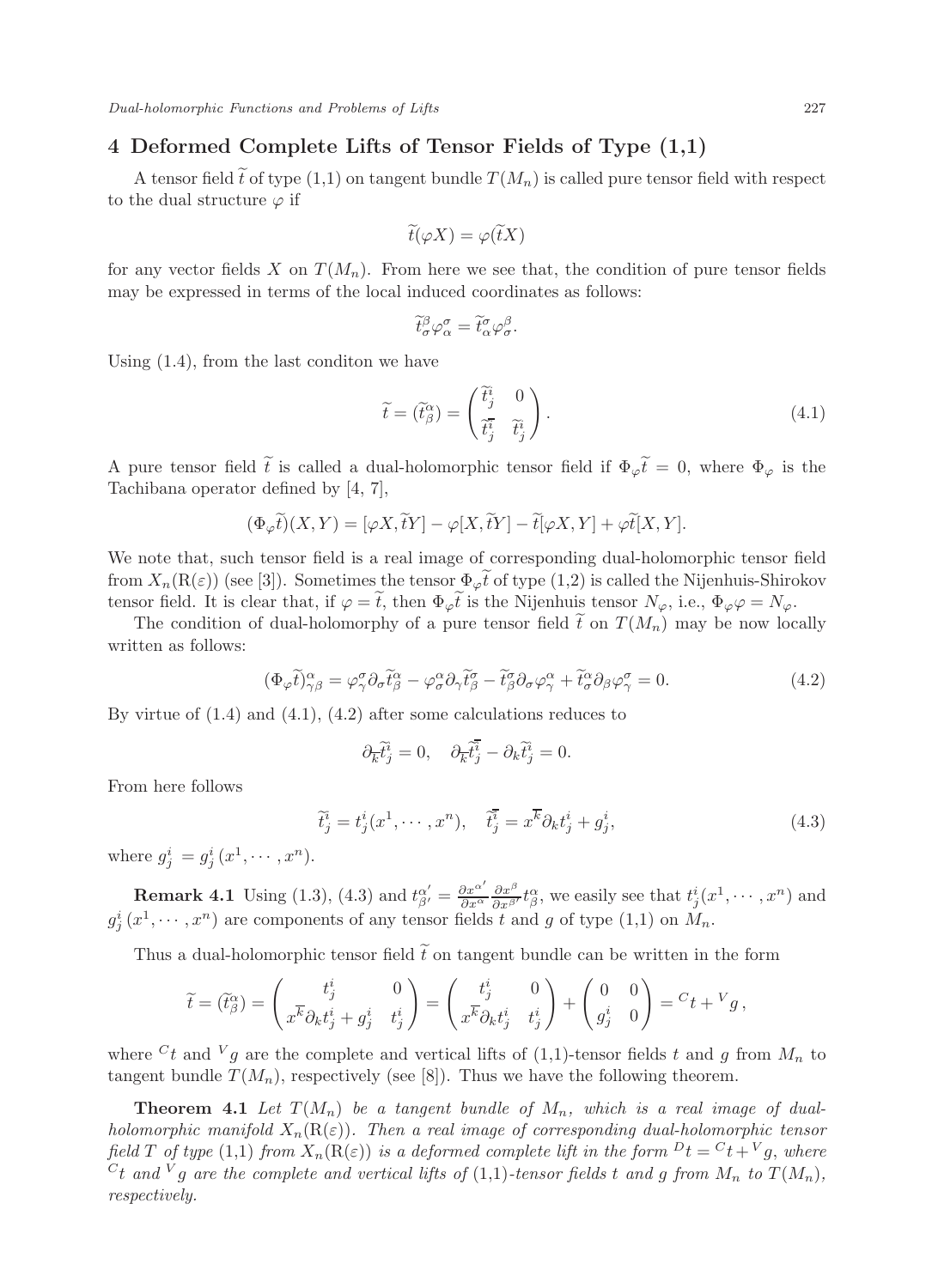Let  $(M_{4n}, F, G, H)$  be an almost quaternion manifold, i.e.,

$$
F^2 = -I
$$
,  $G^2 = -I$ ,  $H^2 = -I$ ,  
\n $F = GH = -HG$ ,  $G = HF = -FH$ ,  $H = FG = -GF$ .

Then for three fields  $F$ ,  $G$  and  $H$  of type  $(1,1)$ , we now consider the following deformed complete lifts:

$$
{}^{D}F = {}^{C}F + {}^{V}G, \quad {}^{D}G = {}^{C}G + {}^{V}H, \quad {}^{D}H = {}^{C}H + {}^{V}F.
$$

From here, we find

$$
(^{D}F)^{2} = \begin{pmatrix} F_{m}^{i} & 0 \\ x^{\overline{s}} \partial_{s} F_{m}^{i} + G_{m}^{i} & F_{m}^{i} \end{pmatrix} \begin{pmatrix} F_{j}^{m} & 0 \\ x^{\overline{s}} \partial_{s} F_{j}^{m} + G_{j}^{m} & F_{j}^{m} \end{pmatrix}
$$
  
= 
$$
\begin{pmatrix} F_{m}^{i} F_{j}^{m} & 0 \\ x^{\overline{s}} (\partial_{s} F_{m}^{i}) F_{j}^{m} + G_{m}^{i} F_{j}^{m} + F_{m}^{i} x^{\overline{s}} \partial_{s} F_{j}^{m} + F_{m}^{i} G_{j}^{m} & F_{m}^{i} F_{j}^{m} \end{pmatrix}
$$
  
= 
$$
\begin{pmatrix} F^{2} & 0 \\ x^{\overline{s}} \partial_{s} F^{2} + G F + FG & F^{2} \end{pmatrix} = \begin{pmatrix} -I_{M_{n}} & 0 \\ 0 & -I_{M_{n}} \end{pmatrix} = -I_{T(M_{n})}.
$$

Similarly

$$
({}^{D}G)^{2} = -I_{T(M_{n})}, \quad ({}^{D}H)^{2} = -I_{T(M_{n})}.
$$

Thus we have the following theorem.

**Theorem 4.2** Let  $(M_{4n}, F, G, H)$  be an almost quaternion manifold. Then the deformed complete lifts of each structure F, G and H are almost complex structures on the tangent bundle.

## 5 Deformed Complete Lifts of 1-Forms

An 1-form  $\tilde{\omega}$  on the tangent bundle  $T(M_n)$  is called a dual-holomorphic 1-form, if  $\Phi_{\varphi}\tilde{\omega}=0$ , where  $\Phi_{\varphi}$  is the Tachibana operator defined by [4, 7],

$$
(\Phi_{\varphi}\widetilde{\omega})(X,Y) = (\varphi X)(\widetilde{\omega}(Y)) - X(\widetilde{\omega}(\varphi Y)) + \widetilde{\omega}((L_Y\varphi)X).
$$

Such 1-form is a real image of corresponding dual-holomorphic 1-form from  $X_n(R(\varepsilon))$  (see [3]). The tensor field  $\Phi_{\varphi}\tilde{\omega}$  of type  $(0, 2)$  has components

$$
(\Phi_{\varphi}\widetilde{\omega})_{\alpha\beta} = \varphi_{\alpha}^{\sigma}\partial_{\sigma}\widetilde{\omega}_{\beta} - \varphi_{\beta}^{\sigma}\partial_{\alpha}\widetilde{\omega}_{\sigma} - \widetilde{\omega}_{\sigma}(\partial_{\alpha}\varphi_{\beta}^{\sigma} - \partial_{\beta}\varphi_{\alpha}^{\sigma})
$$

with respect to the natural frame  $\{\partial_{\alpha}\} = \{\partial_i, \partial_{\overline{i}}\}.$ 

By virtue of (1.4),  $(\Phi_{\varphi}\tilde{\omega})_{\alpha\beta} = 0$  reduces to

$$
\partial_{\tilde{i}}\tilde{\omega}_j - \partial_i \tilde{\omega}_{\overline{j}} = 0, \quad \partial_{\tilde{i}}\tilde{\omega}_{\overline{j}} = 0.
$$

From here we have

$$
\widetilde{\omega}_{\overline{j}} = \omega_j(x^1, \cdots, x^n), \quad \widetilde{\omega}_j = x^{\overline{i}} \partial_i \omega_j + \theta_j(x^1, \cdots, x^n). \tag{5.1}
$$

**Remark 5.1** Using (1.3), (5.1) and  $\widetilde{\omega}_{\beta'} = \frac{\partial x^{\beta}}{\partial x^{\beta'}} \widetilde{\omega}_{\beta}$ , we easily see that  $\omega_j(x^1, \dots, x^n)$  and  $\theta_j(x^1, \dots, x^n)$  are components of any 1-forms  $\omega$  and  $\theta$  on  $M_n$ , respectively.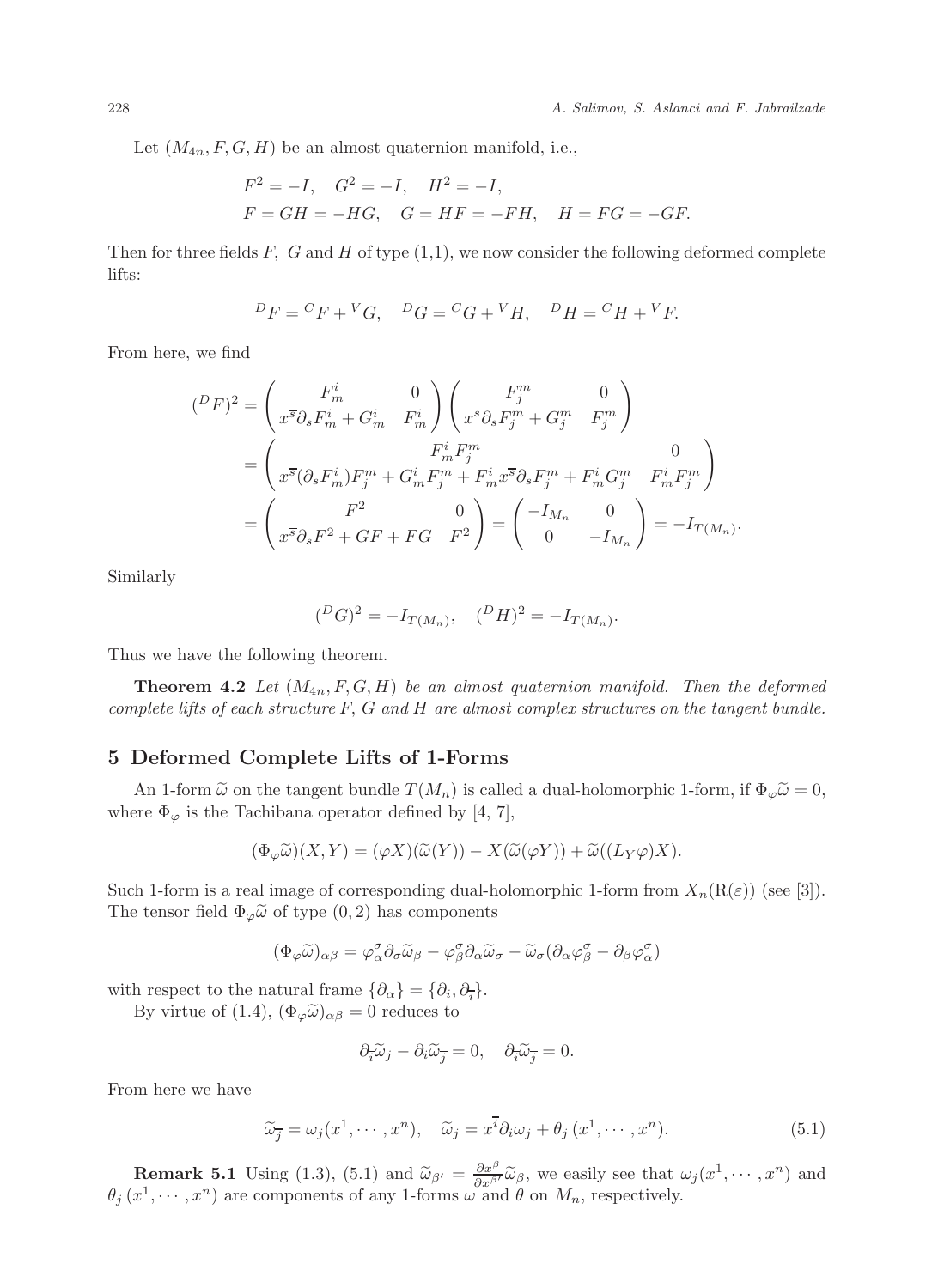Thus a real dual-holomorphic 1-form  $\tilde{\omega}$  on tangent bundle can be rewritten in the form

$$
\widetilde{\omega} = (\widetilde{\omega}_j, \widetilde{\omega}_{\overline{j}}) = (x^{\overline{i}} \partial_i \omega_j + \theta_j, \ \omega_j) = (x^{\overline{i}} \partial_i \omega_j, \ \omega_j) + (\theta_j, \ 0) = {^C \omega} + {^V \theta},
$$

where  ${}^{C}\omega$  and  ${}^{V}\theta$  are the complete and vertical lifts of 1-forms  $\omega = (\omega_j)$  and  $\theta = (\theta_j)$  from  $M_n$ to tangent bundle  $T(M_n)$ , respectively (see [8]). Thus we have the following theorem.

**Theorem 5.1** Let  $T(M_n)$  be a tangent bundle of  $M_n$ , which is a real image of dualholomorphic manifold  $X_n(\mathbf{R}(\varepsilon))$ . Then a real image of corresponding dual-holomorphic 1-form from  $X_n(\text{R}(\varepsilon))$  is a deformed complete lift in the form  ${}^D\omega = {}^C\omega + {}^V\theta$ , where  ${}^C\omega$  and  ${}^V\theta$  are the complete and vertical lifts of 1-forms  $\omega = (\omega_j)$  and  $\theta = (\theta_j)$  from  $M_n$  to  $T(M_n)$ , respectively.

#### 6 Deformed Complete Lifts of Riemannian Metrics

A tensor field  $\tilde{g}$  of type (0,2) on the tangent bundle  $T(M_n)$  is called a pure tensor field with respect to the dual structure  $\varphi$  if

$$
\widetilde{g}(\varphi X, Y) = \widetilde{g}(X, \varphi Y)
$$

for any vector fields X and Y on  $T(M_n)$ . From here we see that, the condition of purity of  $\tilde{g}$ may be expressed in terms of the local induced coordinates as follows:

$$
\widetilde{g}_{\sigma\beta}\varphi_{\alpha}^{\sigma}=\widetilde{g}_{\alpha\sigma}\varphi_{\beta}^{\sigma}.
$$

Using (1.4), from the last conditon we have

$$
\widetilde{g} = (\widetilde{g}_{\alpha\beta}) = \begin{pmatrix} \widetilde{g}_{ij} & \widetilde{g}_{\overline{i}j} \\ \widetilde{g}_{\overline{i}j} & 0 \end{pmatrix}, \quad \widetilde{g}_{\overline{i}\overline{j}} = 0, \ \widetilde{g}_{\overline{i}j} = \widetilde{g}_{i\overline{j}}.
$$

A pure tensor field  $\tilde{q}$  of type (0,2) on tangent bundle  $T(M_n)$  is called a dual-holomorphic with respect to  $\varphi$ , if  $\Phi_{\varphi} \tilde{g} = 0$ , where  $\Phi_{\varphi}$  is the Tachibana operator defined by [4, 7],

$$
(\Phi_{\varphi}\widetilde{g})(X,Y,Z)=(\varphi X)(\widetilde{g}(Y,Z))-X(\widetilde{g}(\varphi Y,Z))+\widetilde{g}((L_Y\varphi)X,Z)+\widetilde{g}(Y,(L_Z\varphi)X).
$$

Such tensor field is a real image of corresponding dual-holomorphic tensor field of type (0,2) from  $X_n(R(\varepsilon))$ . It is well known that, if  $\tilde{g}$  is a Riemannian metric and  $\nabla^{\tilde{g}}$  is its Levi-Civita connection, then the condition  $\Phi_{\varphi} \tilde{g} = 0$  is equivalent to the condition  $\nabla^{\tilde{g}} \varphi = 0$  (see [3]), i.e., the triple  $(T(M_n), \tilde{g}, \varphi)$  is a dual anti-Kähler (or Kähler-Norden) manifold.

The tensor field  $\Phi_{\varphi} \tilde{g}$  of type (0,3) has components

$$
(\Phi_{\varphi}\widetilde{g})_{\alpha\beta\gamma} = \varphi^{\sigma}_{\alpha}\partial_{\sigma}\widetilde{g}_{\beta\gamma} - \varphi^{\sigma}_{\beta}\partial_{\alpha}\widetilde{g}_{\sigma\gamma} - \widetilde{g}_{\sigma\gamma}(\partial_{\alpha}\varphi^{\sigma}_{\beta} - \partial_{\beta}\varphi^{\sigma}_{\alpha}) + \widetilde{g}_{\beta\sigma}\partial_{\gamma}\varphi^{\sigma}_{\alpha}
$$

with respect to the natural frame  $\{\partial_{\alpha}\} = \{\partial_i, \partial_{\overline{i}}\}.$ 

By virtue of (1.4), after some calculations,  $(\Phi_{\varphi}\tilde{g})_{\alpha\beta\gamma}=0$  reduces to

$$
\partial_{\tilde{i}} \tilde{g}_{jk} - \partial_i \tilde{g}_{\overline{j}k} = 0, \quad \partial_{\tilde{i}} \tilde{g}_{\overline{j}k} = 0,
$$

from which we have

$$
\widetilde{g}_{\overline{j}k} = g_{jk}(x^1, \cdots, x^n), \quad \widetilde{g}_{jk} = x^{\overline{i}} \partial_i g_{jk} + h_{jk}(x^1, \cdots, x^n). \tag{6.1}
$$

**Remark 6.1** Using (1.3), (6.1) and  $\tilde{g}_{\alpha'\beta'} = \frac{\partial x^{\alpha}}{\partial x^{\alpha'}} \frac{\partial x^{\beta}}{\partial x^{\beta'}} \tilde{g}_{\alpha\beta}$ , we easily see that  $g_{jk}(x^1, \dots, x^n)$  and  $h_{jk}(x^1, \dots, x^n)$  are components of any tensor fields g and h of type (0, 2)

on  $M_n$ , respectively.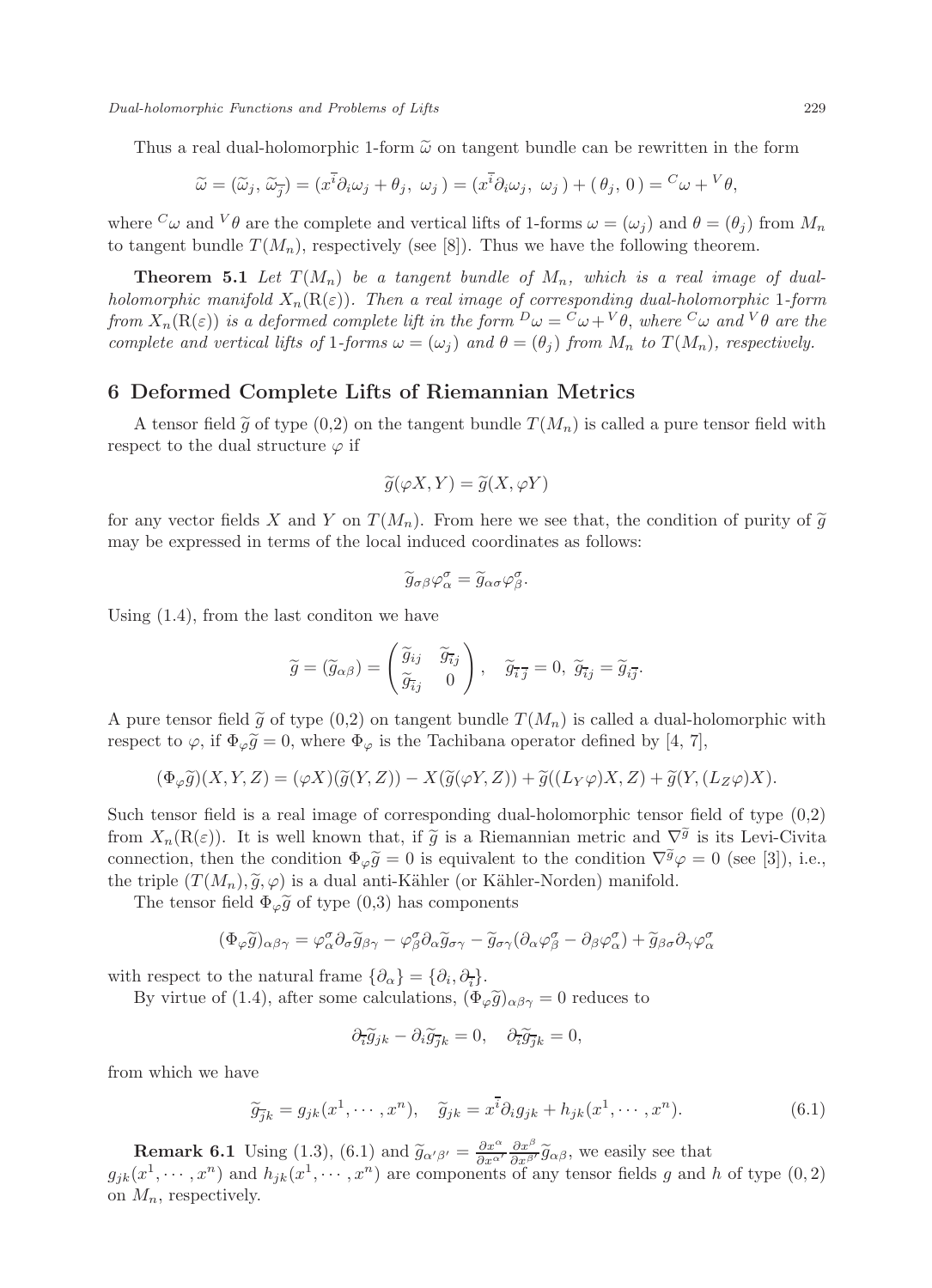Thus a real dual-holomorphic tensor field  $\tilde{g}$  of type  $(0, 2)$  on tangent bundle can be rewritten in the form

$$
\widetilde{g} = (\widetilde{g}_{\beta\gamma}) = \begin{pmatrix} x^{\overline{i}} \partial_i g_{jk} + h_{jk} & g_{jk} \\ g_{jk} & 0 \end{pmatrix} = \begin{pmatrix} x^{\overline{i}} \partial_i g_{jk} & g_{jk} \\ g_{jk} & 0 \end{pmatrix} + \begin{pmatrix} h_{jk} & 0 \\ 0 & 0 \end{pmatrix} = {}^C g + {}^V h,
$$

where <sup>C</sup>g and <sup>V</sup>h are the complete and vertical lifts of tesor fields  $g = (g_{jk})$  and  $h = (h_{jk})$  of type  $(0, 2)$  from  $M_n$  to tangent bundle  $T(M_n)$ , respectively (see [8]). Therefore we have the following theorem.

**Theorem 6.1** Let  $T(M_n)$  be a tangent bundle of  $M_n$ , which is a real image of dualholomorphic manifold  $X_n(\mathbf{R}(\varepsilon))$ . Then a real image of corresponding dual-holomorphic tensor field of type (0, 2) from  $X_n(R(\varepsilon))$  is a deformed complete lift in the form  $\mathcal{D}g = \mathcal{C}g + Vh$ , where  $^Cg$  and  $^Vh$  are the complete and vertical lifts of  $g = (g_{ik})$  and  $h = (h_{ik})$  from  $M_n$  to  $T(M_n)$ , respectively.

**Remark 6.2** Now let g be a Riemannian metric, and h be any symmetric  $(0, 2)$ -tensor field on  $M_n$ . It is clear that in such case the tensor  $D_q = {}^C q + {}^V h$  is a Riemannian metric on  $T(M_n)$ . We note that lifts of this kind have been also studied under the names: The metric I+II (see [8]) if  $g = h$  and the synectic lift (see [5]).

## 7 Deformed Complete Lifts of Connections

Let  $\tilde{\nabla}$  be a connection with components  $\tilde{\Gamma}^{\gamma}_{\alpha\beta}$  on the tangent bundle  $T(M_n)$  preserving the structure  $\varphi$ . That connection is called a pure connection by definition if

$$
\widetilde{\Gamma}_{\alpha\beta}^{\sigma}\varphi_{\sigma}^{\gamma}=\widetilde{\Gamma}_{\sigma\beta}^{\gamma}\varphi_{\alpha}^{\sigma}=\widetilde{\Gamma}_{\alpha\sigma}^{\gamma}\varphi_{\beta}^{\sigma}.
$$

Using (1.4), from the purity conditon we have

$$
\widetilde{\Gamma}_{\overline{i}j}^k = \widetilde{\Gamma}_{i\overline{j}}^k = \widetilde{\Gamma}_{\overline{i}\overline{j}}^k = \widetilde{\Gamma}_{\overline{i}\overline{j}}^{\overline{k}} = 0.
$$
\n(7.1)

The pure connection  $\tilde{\nabla}$  with components  $\tilde{\Gamma}^{\gamma}_{\alpha\beta}$  is called a dual-holomorphic connection, if (see [6])

$$
(\Phi_{\varphi} \Gamma)^\gamma_{\tau\alpha\beta} = \varphi_\tau^\sigma \partial_\sigma \widetilde{\Gamma}^\gamma_{\alpha\beta} - \varphi_\alpha^\sigma \partial_\tau \widetilde{\Gamma}^\gamma_{\sigma\beta} = 0.
$$

It is well known that, such connection is a real image of corresponding dual-holomorphic connection from  $X_n(\mathcal{R}(\varepsilon))$ .

From here, by virtue of  $(1.4)$  and  $(7.1)$ , we have

$$
\begin{split}\n&(\Phi_{\varphi}\Gamma)^k_{tij} = \varphi^m_t \partial_m \widetilde{\Gamma}^k_{tj} + \varphi^{\overline{m}}_t \partial_{\overline{m}} \widetilde{\Gamma}^k_{tj} - \varphi^m_i \partial_t \widetilde{\Gamma}^k_{mj} - \varphi^{\overline{m}}_t \partial_t \widetilde{\Gamma}^k_{\overline{m}j} = 0 \\
&\Leftrightarrow \widetilde{\Gamma}^k_{tj} = \Gamma^k_{tj} (x^1, \cdots, x^n), \\
&(\Phi_{\varphi}\Gamma)^k_{tij} = \varphi^m_t \partial_m \widetilde{\Gamma}^k_{tj} + \varphi^{\overline{m}}_t \partial_{\overline{m}} \widetilde{\Gamma}^k_{tj} - \varphi^m_i \partial_t \widetilde{\Gamma}^k_{mj} - \varphi^{\overline{m}}_t \partial_t \widetilde{\Gamma}^k_{\overline{m}j} = 0 \Leftrightarrow 0 = 0, \\
&(\Phi_{\varphi}\Gamma)^k_{tij} = \varphi^m_t \partial_m \widetilde{\Gamma}^k_{tj} + \varphi^{\overline{m}}_t \partial_{\overline{m}} \widetilde{\Gamma}^k_{tj} - \varphi^m_i \partial_t \widetilde{\Gamma}^k_{mj} - \varphi^{\overline{m}}_t \partial_t \widetilde{\Gamma}^k_{\overline{m}j} = 0 \Leftrightarrow 0 = 0, \\
&(\Phi_{\varphi}\Gamma)^k_{tij} = \varphi^m_t \partial_m \widetilde{\Gamma}^k_{tj} + \varphi^{\overline{m}}_t \partial_{\overline{m}} \widetilde{\Gamma}^k_{tj} - \varphi^m_i \partial_t \widetilde{\Gamma}^k_{mj} - \varphi^{\overline{m}}_t \partial_t \widetilde{\Gamma}^k_{\overline{m}j} = 0 \Leftrightarrow 0 = 0, \\
&(\Phi_{\varphi}\Gamma)^k_{tij} = \varphi^m_t \partial_m \widetilde{\Gamma}^k_{tj} + \varphi^{\overline{m}}_t \partial_{\overline{m}} \widetilde{\Gamma}^k_{tj} - \varphi^m_i \partial_t \widetilde{\Gamma}^k_{mj} - \varphi^{\overline{m}}_t \partial_t \widetilde{\Gamma}^k_{\overline{m}j} = 0 \Leftrightarrow 0 = 0, \\
&(\
$$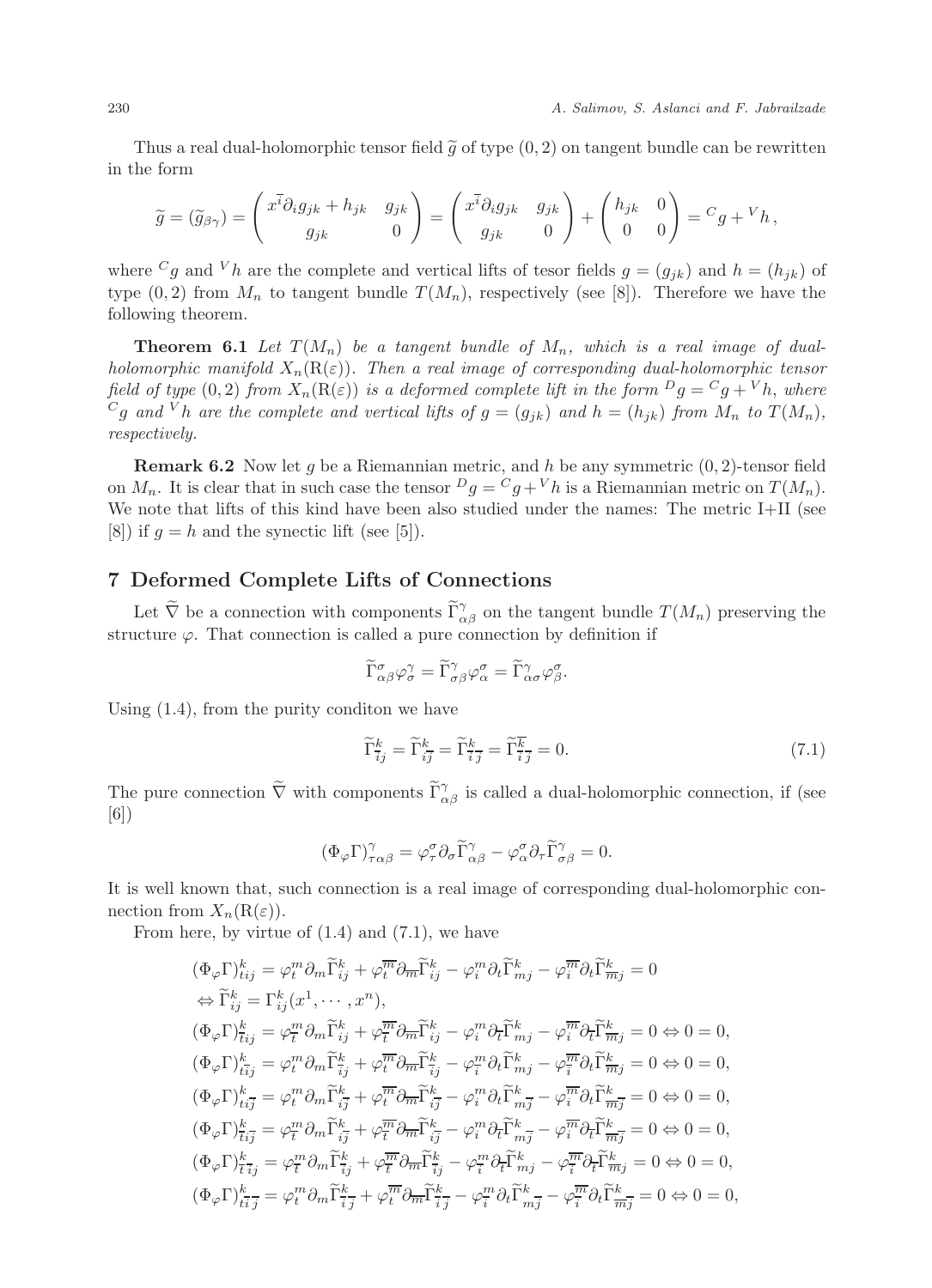Dual-holomorphic Functions and Problems of Lifts 231

$$
\begin{split}\label{eq:Phi_pI} (\Phi_{\varphi}\Gamma)^k_{\overline{ti}\,\overline{j}}&=\varphi^m_i\partial_m\widetilde{\Gamma}^k_{\overline{ij}}+\varphi^{\overline{m}}_{\overline{t}}\partial_m\widetilde{\Gamma}^k_{\overline{ij}}-\varphi^m_{\overline{t}}\partial_t\widetilde{\Gamma}^k_{\overline{m}\,\overline{j}}-\varphi^{\overline{m}}_{\overline{t}}\partial_t\widetilde{\Gamma}^k_{\overline{m}\,\overline{j}}=\partial\leftrightarrow 0=0,\\ (\Phi_{\varphi}\Gamma)^k_{\overline{ti}\,j}&=\varphi^m_i\partial_m\widetilde{\Gamma}^k_{\overline{ij}}+\varphi^{\overline{m}}_{\overline{t}}\partial_m\widetilde{\Gamma}^k_{\overline{ij}}-\varphi^m_i\partial_t\widetilde{\Gamma}^k_{\overline{m}\,j}-\varphi^{\overline{m}}_{\overline{t}}\partial_t\widetilde{\Gamma}^k_{\overline{m}\,j}=0\\ \Leftrightarrow \varphi^{\overline{m}}_{\overline{i}}\partial_{\overline{t}}\widetilde{\Gamma}^{\overline{k}}_{\overline{m}\,j}&=0\Leftrightarrow \widetilde{\Gamma}^{\overline{k}}_{\overline{i}\,j}=\Gamma^k_{ij}(x^1,\cdots,x^n),\\ (\Phi_{\varphi}\Gamma)^k_{\overline{ti}\,j}&=\varphi^m_i\partial_m\widetilde{\Gamma}^{\overline{k}}_{\overline{i}\,j}+\varphi^{\overline{m}}_{\overline{t}}\partial_m\widetilde{\Gamma}^{\overline{k}}_{\overline{i}\,j}-\varphi^m_{\overline{i}}\partial_t\widetilde{\Gamma}^{\overline{k}}_{\overline{m}\,j}-\varphi^{\overline{m}}_{\overline{i}}\partial_t\widetilde{\Gamma}^{\overline{k}}_{\overline{m}\,j}=0\Leftrightarrow 0=0,\\ (\Phi_{\varphi}\Gamma)^k_{\overline{ti}\,j}&=\varphi^m_i\partial_m\widetilde{\Gamma}^{\overline{k}}_{\overline{i}\,j}+\varphi^{\overline{m}}_{\overline{t}}\partial_m\widetilde{\Gamma}^{\overline{k}}_{\overline{i}\,j}-\varphi^m_{\overline{i}}\partial_t\widetilde{\Gamma}^{\overline{k}}_{\overline{m}\,j}-\varphi^{\overline{m}}_{\over
$$

Thus  $(\Phi_{\varphi} \Gamma)_{\tau \alpha \beta}^{\gamma} = 0$  reduces to

$$
\widetilde{\Gamma}_{ij}^k = \Gamma_{\overline{ij}}^{\overline{k}} = \widetilde{\Gamma}_{ij}^{\overline{k}} = \Gamma_{ij}^k (x^1, \cdots, x^n), \quad \widetilde{\Gamma}_{ij}^{\overline{k}} = x^{\overline{t}} \partial_t \Gamma_{ij}^k + H_{ij}^k (x^1, \cdots, x^n). \tag{7.2}
$$

**Remark 7.1** Using  $(1.3)$ ,  $(7.1)$ – $(7.2)$  and

$$
\widetilde{\Gamma}_{\alpha'\beta'}^{\gamma'}=\frac{\partial x^{\gamma'}}{\partial x^{\gamma}}\frac{\partial x^{\alpha}}{\partial x^{\alpha'}}\frac{\partial x^{\beta}}{\partial x^{\beta'}}\widetilde{\Gamma}_{\alpha\beta}^{\gamma}+\frac{\partial x^{\gamma'}}{\partial x^{\gamma}}\frac{\partial^2 x^{\gamma}}{\partial x^{\alpha'}\partial x^{\beta'}},
$$

after straightforward calculations we see that  $\Gamma_{ij}^k(x^1, \dots, x^n)$  and  $H_{ij}^k(x^1, \dots, x^n)$  are components of any connection  $\nabla$  and tensor field H of type (1,2) on  $M_n$ , respectively.

Taking account of the definition of the complete lift  ${}^C\nabla$  of connection  $\nabla$  (see [8]), we see that a real dual-holomorphic connection  $\tilde{\nabla}$  on tangent bundle can be rewritten in the form

$$
\widetilde{\nabla} = {}^C \nabla + {}^V H,
$$

where  $V$  H is the vertical lift of tensor field  $H = (H_{ij}^k)$  of type  $(1,2)$  from  $M_n$  to tangent bundle  $T(M_n)$ . Thus we have following theorem.

**Theorem 7.1** Let  $T(M_n)$  be a tangent bundle of  $M_n$ , which is a real image of dualholomorphic manifold  $X_n(R(\varepsilon))$ . Then a real image of corresponding dual-holomorphic connection from  $X_n(R(\varepsilon))$  is a deformed complete lift in the form  $D\nabla = C\nabla + VH$ , where  $C\nabla$ and <sup>V</sup>H are the complete and vertical lifts of  $\nabla = (\Gamma_{ij}^k)$  and  $H = (H_{ij}^k)$  from  $M_n$  to  $T(M_n)$ , respectively.

**Example 7.1** Let  $(M, g)$  be a Riemannian manifold, and  $(T(M_n), \varphi)$  be its tangent bundle with natural dual  $\varphi$ -structure:  $\varphi = \begin{pmatrix} 0 & 0 \\ I & 0 \end{pmatrix}$ .

The complete and vertical lifts of vector and tensor fields from  $M_n$  to  $T(M_n)$  have the following properties

$$
\varphi^C X = {}^V X, \quad {}^V X^V f = 0, \quad {}^V X^C f = {}^C X^V f = {}^V (X f),
$$